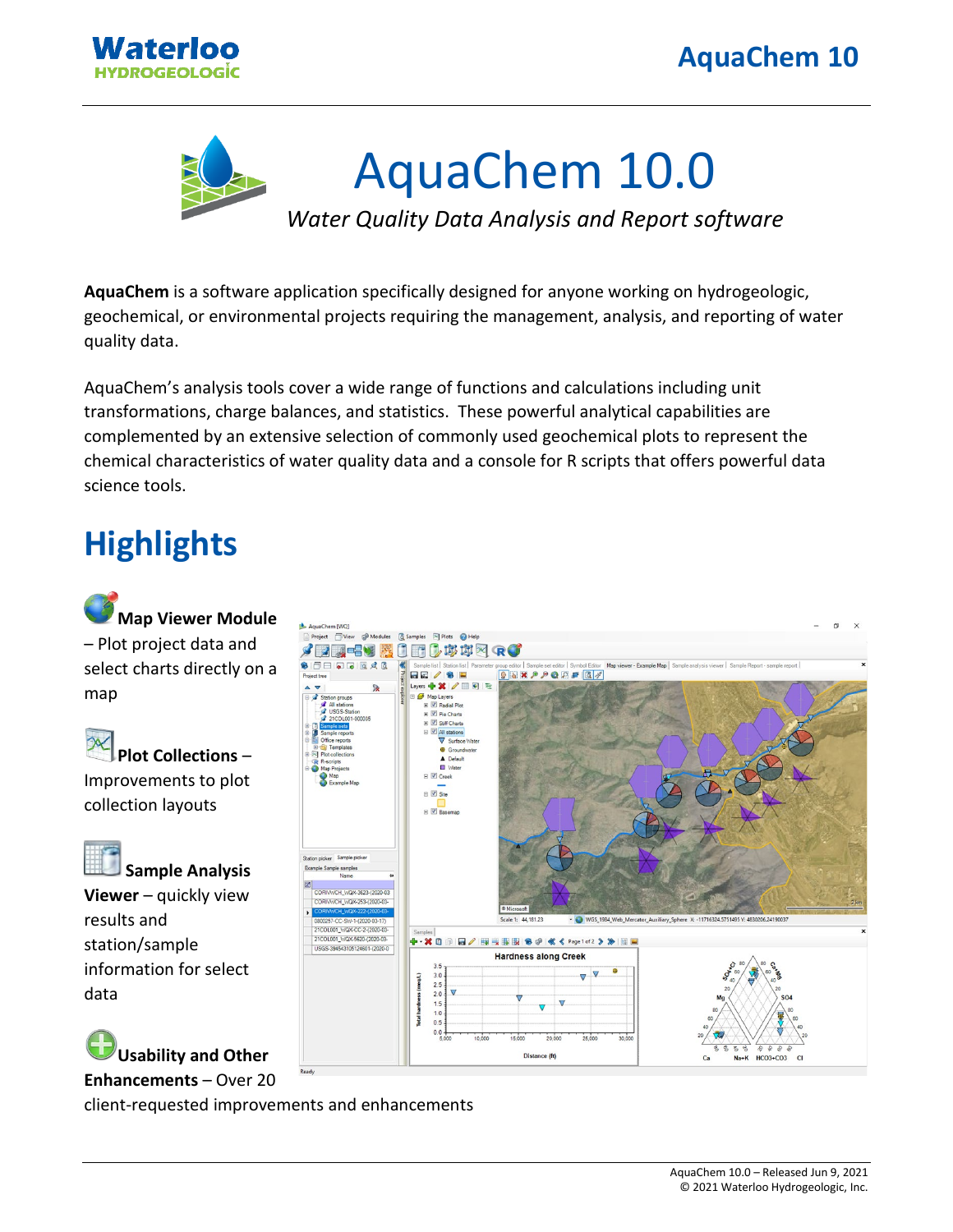



## **Map Viewer Module**

**AquaChem 10.0** now includes a Map Viewer that allows you to map stations and related sample results. Generate thematic maps based on these data including, locations by category, proportionally sized symbols, colorgraded symbols, pie charts, and Stiff diagrams. Add imported basemaps (georeferenced TIFs, BMPs,



and JPGs) and other spatial data (shapefiles) to relate the data to real-world locations and help you infer valuable insights from your data.



Plot collections have been enhanced to include:



- A What-You-See-Is-What-You'll-Get layout view for exports so that you can easily configure your plots for export to images or report templates. Choose from standard page sizes or set your own custom size
- Plots can use the currently selected sample(s) as a data source to make plot collections even more interactive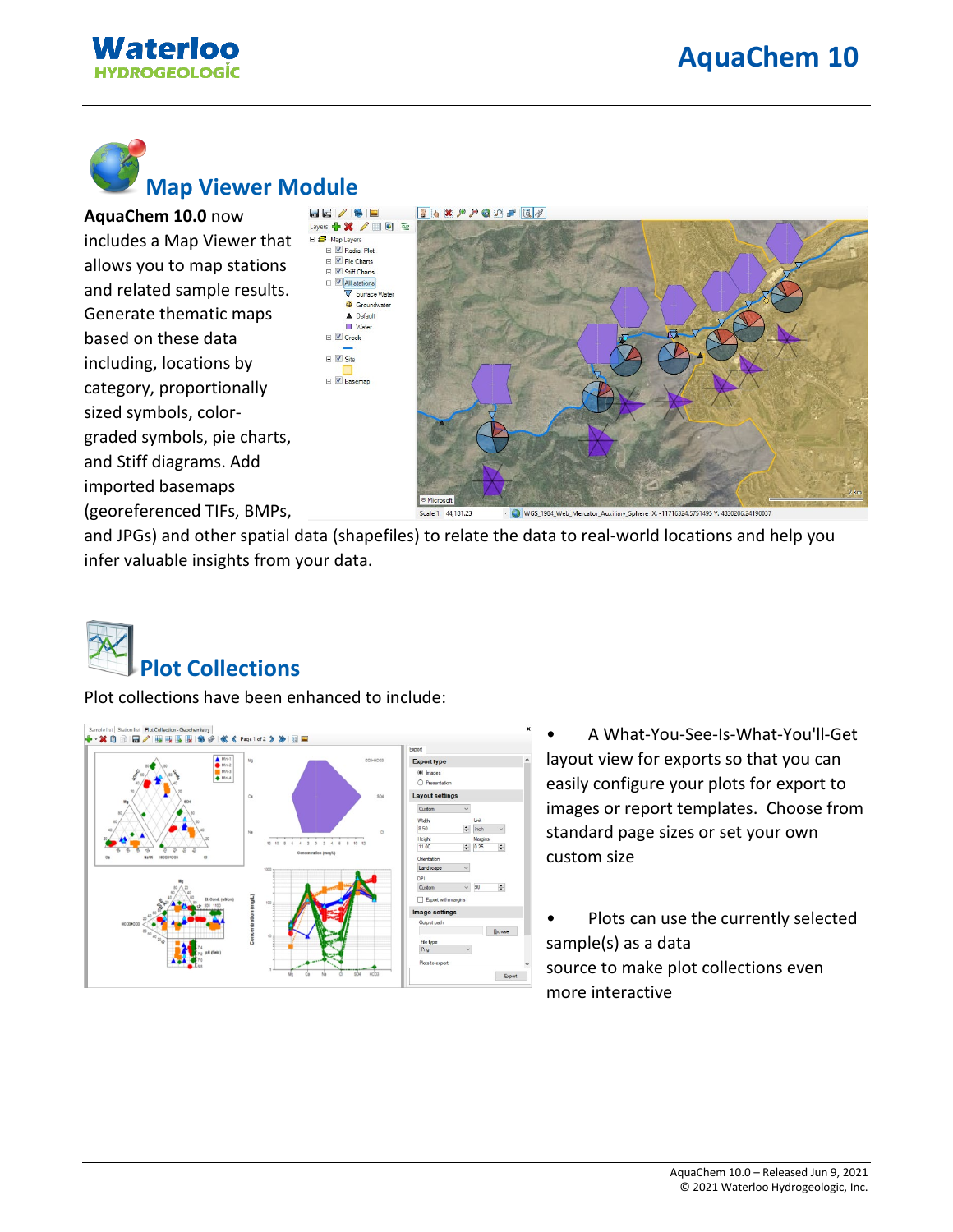



• Rectangular plots (e.g. Box and Whisker, Detection Summary, Histogram, Probability Plot, Time series, etc.) can be stretched to fill the plot collection cell. The right and bottom plot panels in a Durov Plot can be scaled

- Axis labels on rectangular plots can be rotated
- Custom plot lines can be dynamically linked to a water quality standard and you can set x cutoff values

## **Other Enhancements**

• **Sample Analysis Viewer**: quickly view a read-only list of results and related metadata data for specified stations or samples with standard data handling tools available in AquaChem

|                         | Sample analysis viewer |                                                |                  |                 |               |                         |          |             |                |          | $\mathbf{x}$ |
|-------------------------|------------------------|------------------------------------------------|------------------|-----------------|---------------|-------------------------|----------|-------------|----------------|----------|--------------|
|                         |                        | Current sample: nwisco.01.98400445   日 8 2 2 3 |                  |                 |               |                         |          |             |                |          |              |
|                         |                        | <b>Station</b>                                 |                  | Sample          |               | Sample Analysis         |          |             |                |          |              |
|                         | <b>StationName</b>     | HUC8                                           | <b>RiverMile</b> | Name            | MediaType     | Parameter               | Unit     | Value       | <b>QCFlag</b>  | Comment  | ≐            |
|                         | <b>MA</b>              | $ \mathbb{A} $                                 | $=$              | A.              | A             | A.                      | $\Delta$ | $=$         | $\overline{A}$ | <b>A</b> |              |
| $\blacktriangleright$ 1 | USGS-06719505          | 10190004                                       | 21027            | nwisco.01.98400 | Surface Water | Zn diss                 |          | 840         |                |          |              |
|                         | USGS-06719505          | 10190004                                       | 21027            | nwisco.01.98400 | Surface Water | Temp                    | ۰c       | 3           |                |          |              |
|                         | USGS-06719505          | 10190004                                       | 21027            | nwisco.01.98400 | Surface Water | <b>Barometric press</b> |          | 608         |                |          |              |
|                         | USGS-06719505          | 10190004                                       | 21027            | nwisco.01.98400 | Surface Water | Stream flow, insta      |          | 1.6         |                |          |              |
|                         | USGS-06719505          | 10190004                                       | 21027            | nwisco.01.98400 | Surface Water | Cond                    | $u$ S/cm | 297         |                |          |              |
|                         | USGS-06719505          | 10190004                                       | 21027            | nwisco.01.98400 | Surface Water | Acidity                 | mg/L     | 1E-05       |                |          |              |
|                         | USGS-06719505          | 10190004                                       | 21027            | nwisco.01.98400 | Surface Water | Dissolved Oxygen   mg/L |          | 103         |                |          |              |
|                         | USGS-06719505          | 10190004                                       | 21027            | nwisco.01.98400 | Surface Water | pH_field                |          | 7.8         |                |          |              |
|                         | USGS-06719505          | 10190004                                       | 21027            | nwisco.01.98400 | Surface Water | CO <sub>2</sub>         | mg/L     | 1.4         |                |          |              |
|                         | USGS-06719505          | 10190004                                       | 21027            | nwisco.01.98400 | Surface Water | Nitrogen-total          | mg/L     | 4           |                |          |              |
|                         | USGS-06719505          | 10190004                                       | 21027            | nwisco.01.98400 | Surface Water | Nitrogen-Total Kj       | mg/L     | 0.5         |                |          |              |
|                         | USGS-06719505          | 10190004                                       | 21027            | nwisco.01.98400 | Surface Water | Nitrogen-Inorgani       | mg/L     | 0.36        |                |          |              |
|                         | USGS-06719505          | 10190004                                       | 21027            | nwisco.01.98400 | Surface Water | Phosphorus              | mg/L     | 0.18        |                |          |              |
|                         | USGS-06719505          | 10190004                                       | 21027            | nwisco.01.98400 | Surface Water | Meas Hardness           | mg/L     | 102.0816018 |                |          |              |
|                         | USGS-06719505          | 10190004                                       | 21027            | nwisco.01.98400 | Surface Water | Ca                      | mg/L     | 28          |                |          |              |
|                         | USGS-06719505          | 10190004                                       | 21027            | nwisco.01.98400 | Surface Water | Ma                      | mg/L     | 7.7         |                |          |              |
|                         | USGS-06719505          | 10190004                                       | 21027            | nwisco.01.98400 | Surface Water | Na                      | mg/L     | 15          |                |          |              |
|                         | USGS-06719505          | 10190004                                       | 21027            | nwisco.01.98400 | Surface Water | <b>SAR</b>              | mg/L     | 0.65        |                |          |              |
|                         | Rows: 35 Selected: 0   |                                                |                  |                 |               |                         |          |             |                |          |              |